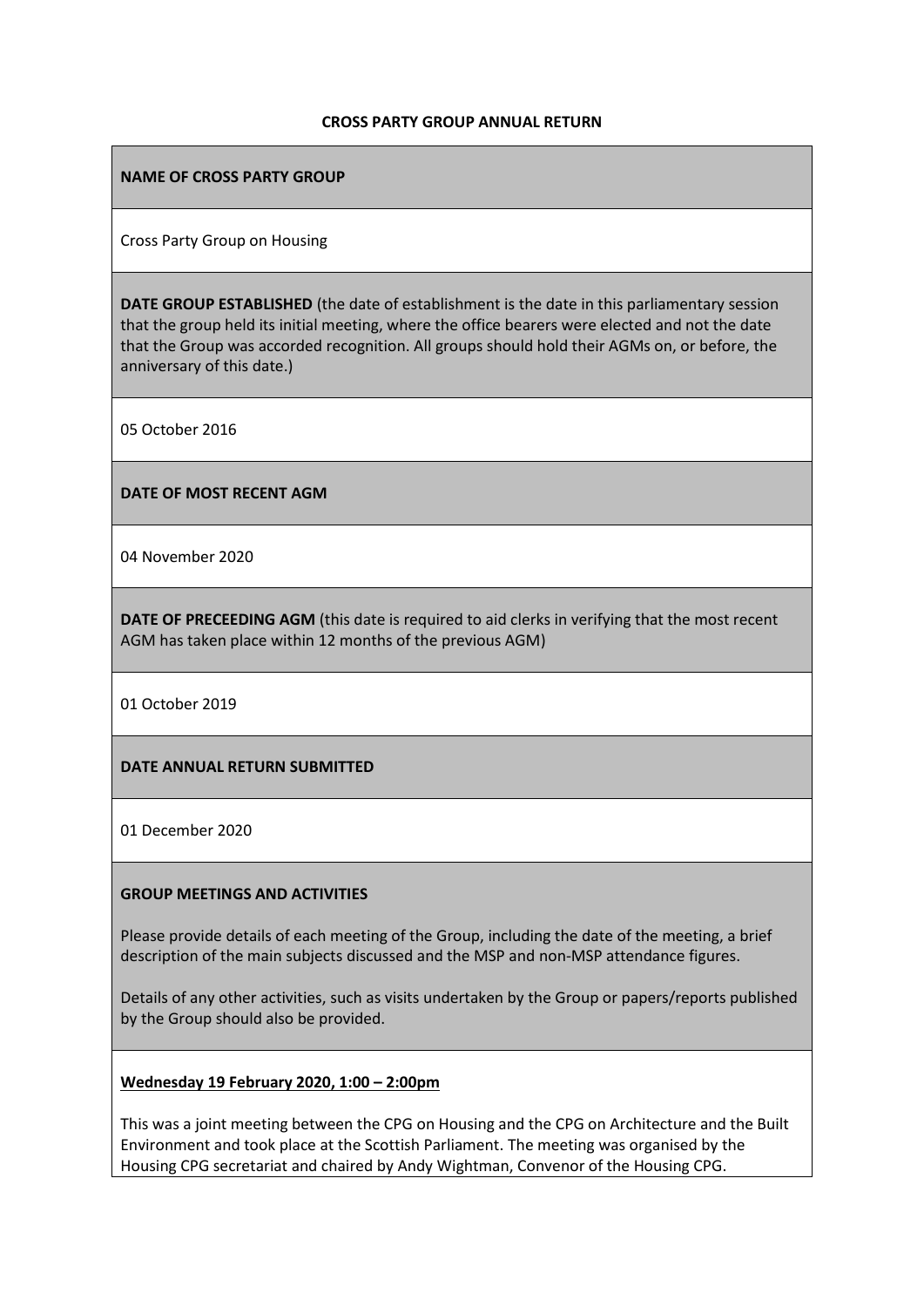The meeting discussion focused on:

# **Age Scotland Survey Update**

Speaker - Caroline Rooks, Age Scotland

# **Housing to 2040 – subgroup report update and discussion**

Speaker - Tony Cain, Association of Local Authority Chief Housing Officers (ALACHO)

The meeting was attended by: two MSP members, 20 non MSP individuals representing member organisations and 22 interested meeting attendees.

# **Wednesday 04 November 2020, 1:00 – 2:00pm**

This meeting was held virtually and included the Annual General Meeting. The discussion focused on:

# **AGM**

Andy Wightman was elected as Convenor, Graham Simpson was elected as Deputy Convenor and CIH Scotland as secretariat.

# **The impact of Covid-19 on the housing sector**

Speakers:

- David Stewart, Scottish Land Commission
- Professor Ken Gibb, Collaborative Centre for Housing Evidence

The meeting was attended by: two MSP members, 20 individuals representing member organisations and four interested meeting attendees.

### **An additional informal meeting was held Wednesday 18 December 2019, 1:00 – 2:00pm**

The meeting took place at the Scottish Parliament and the discussion focussed on:

### **Housing to 2040 report update**

Speaker - Steven Tolson, RICS

**Affordable Housing Supply**

Speaker - Gordon MacRae, Shelter Scotland

The meeting was attended by one MSP member, 15 individuals representing member organisations and nine interested meeting attendees.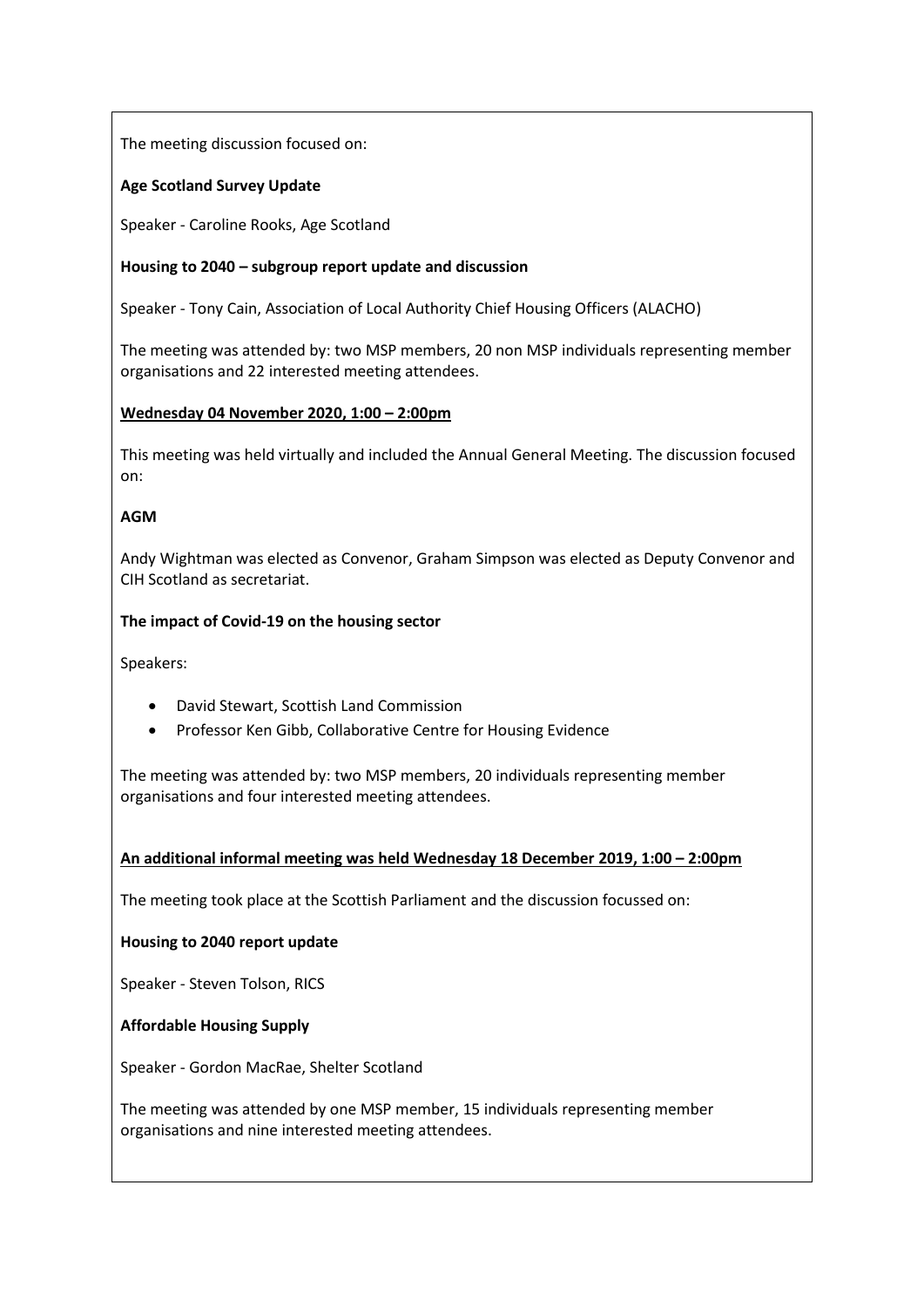### **An additional informal meeting was held 18 June 2020**

The meeting was held virtually and discussion focussed on the initial impact of Covid-19 across different housing tenures.

Speakers:

- Claire Frew, Homeless Network Scotland
- John Blackwood, Scottish Association of Landlords
- Katey Tabner, COSLA
- Sally Thomas, SFHA

The meeting was attended by one MSP member, 19 individuals representing member organisations and eight interested meeting attendees.

### **MSP MEMBERS OF THE GROUP**

### Please provide names and party designation of all MSP members of the Group

Andy Wightman, Scottish Green Party Pauline McNeill, Scottish Labour Party Alex Cole-Hamilton, Scottish Liberal Democrats Bob Doris, Scottish National Party Alex Rowley, Scottish Labour Party Graham Simpson, Scottish Conservative Party

### **NON-MSP MEMBERS OF THE GROUP**

For organisational members, please provide only the name of the organisation, it is not necessary to provide the name(s) of individuals who may represent the organisation at meetings of the Group.

| Organisations | CIH Scotland - secretariat                                     |
|---------------|----------------------------------------------------------------|
|               | Age Scotland                                                   |
|               | Association of Local Authority Chief Housing Officers (ALACHO) |
|               | <b>Building Engineering Services Association</b>               |
|               | Capability Scotland                                            |
|               | <b>Clachan Co-Housing</b>                                      |
|               | Crisis                                                         |
|               | <b>Customer Focus Scotland</b>                                 |
|               | <b>Cyrenians Scotland</b>                                      |
|               | Edinburgh Student Housing Co-op                                |
|               | <b>Electrical Safety Council</b>                               |
|               | <b>Energy Action Scotland</b>                                  |
|               | <b>Federation of Master Builders</b>                           |
|               | <b>Glasgow Centre for Inclusive Living</b>                     |
|               | <b>Grampian Housing Association</b>                            |
|               | <b>Homeless Action Scotland</b>                                |
|               | <b>Homeless Network Scotland</b>                               |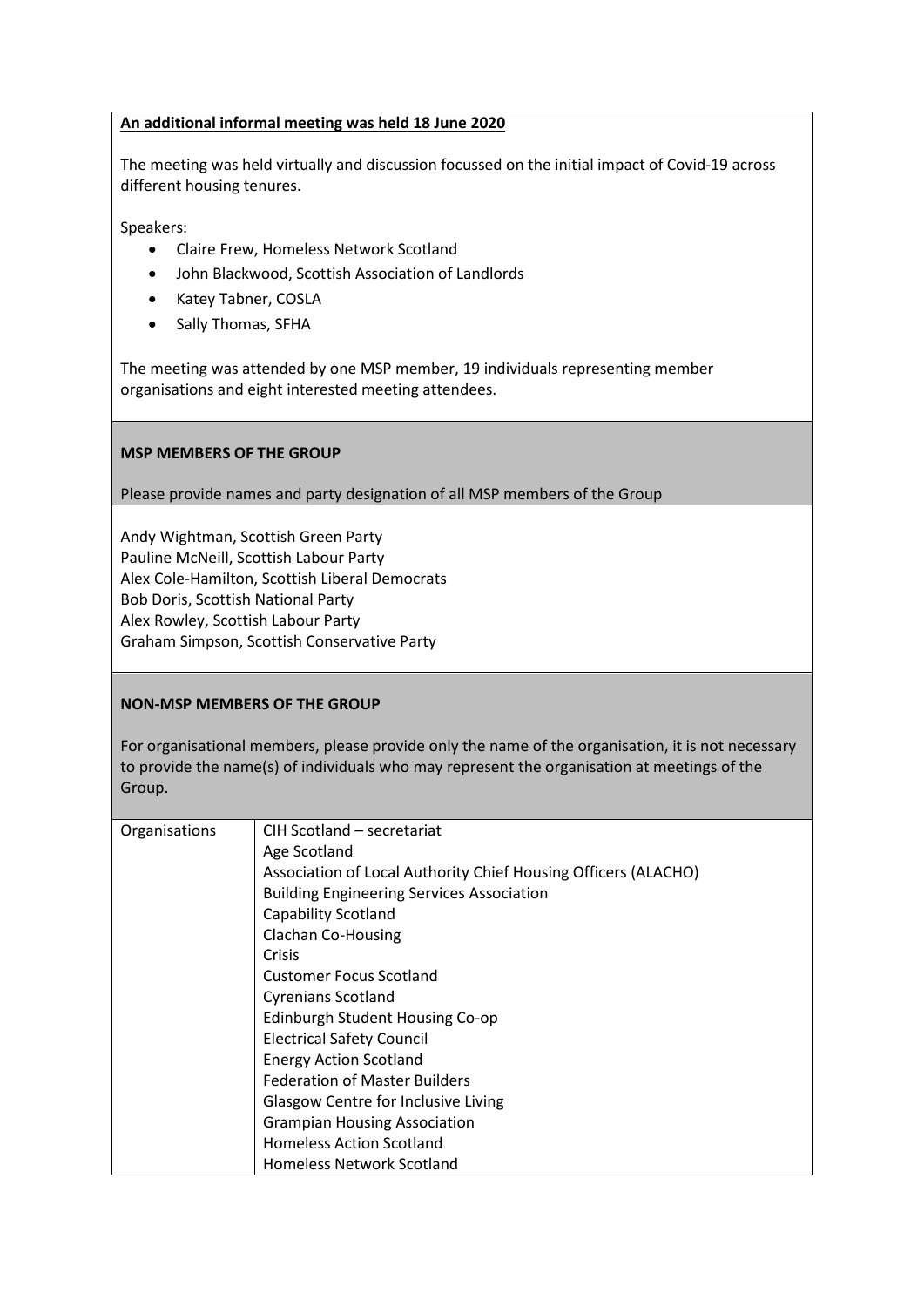|                             | Homes for Scotland                                                                             |  |
|-----------------------------|------------------------------------------------------------------------------------------------|--|
|                             | <b>Horizon Housing Association</b>                                                             |  |
|                             | <b>Housing Options Scotland</b>                                                                |  |
|                             | Joseph Rowntree Foundation                                                                     |  |
|                             | Leonard Cheshire Disability                                                                    |  |
|                             | <b>LGBT Youth Scotland</b>                                                                     |  |
|                             | Living Rent                                                                                    |  |
|                             | <b>MCS Charitable Foundation</b>                                                               |  |
|                             | <b>National Landlords Association</b>                                                          |  |
|                             | <b>National Trust for Scotland</b>                                                             |  |
|                             | <b>NHS Health Scotland</b>                                                                     |  |
|                             | North Star Consulting & Research                                                               |  |
|                             | Pagoda Porter Novelli/McCarthy & Stone                                                         |  |
|                             | <b>PAS</b>                                                                                     |  |
|                             | Perth and Kinross Council (Cllr Peter Barratt)                                                 |  |
|                             | <b>Positive Prisons</b>                                                                        |  |
|                             | <b>Registers of Scotland</b>                                                                   |  |
|                             | <b>RIAS</b>                                                                                    |  |
|                             | <b>RICS</b>                                                                                    |  |
|                             | Royal Town Planning Institute                                                                  |  |
|                             | <b>Rural Housing Scotland</b>                                                                  |  |
|                             | Salvation Army                                                                                 |  |
|                             | Scottish Association of Landlords                                                              |  |
|                             | <b>Scottish Churches Housing Action</b>                                                        |  |
|                             | <b>Scottish Cities Alliance</b>                                                                |  |
|                             | Scottish Federation of Housing Associations (SFHA)                                             |  |
|                             | <b>Scottish Land and Estates</b>                                                               |  |
|                             | <b>Scottish Land Commission</b>                                                                |  |
|                             | Scottish Solicitors Property Centre/ESPC                                                       |  |
|                             | <b>Shelter Scotland</b>                                                                        |  |
|                             | <b>Tenants Information Service (TIS)</b>                                                       |  |
|                             | <b>Tenant Participation Advisory Service (TPAS)</b>                                            |  |
|                             | The Vivarium Trust                                                                             |  |
|                             | Young Art Work                                                                                 |  |
|                             |                                                                                                |  |
| <b>GROUP OFFICE BEARERS</b> |                                                                                                |  |
|                             |                                                                                                |  |
|                             | Please provide names for all office begrers. The minimum requirement is that two of the office |  |

Please provide names for all office bearers. The minimum requirement is that two of the office bearers are MSPs and that one of these is Convener – beyond that it is a matter for the group to decide upon the office bearers it wishes to have. It is permissible to have more than one individual elected to each office, for example, co-conveners or multiple deputy conveners.

| Convener               | Andy Wightman MSP                             |
|------------------------|-----------------------------------------------|
| <b>Deputy Convener</b> | Graham Simpson MSP                            |
| Secretary              | Chartered Institute of Housing (CIH) Scotland |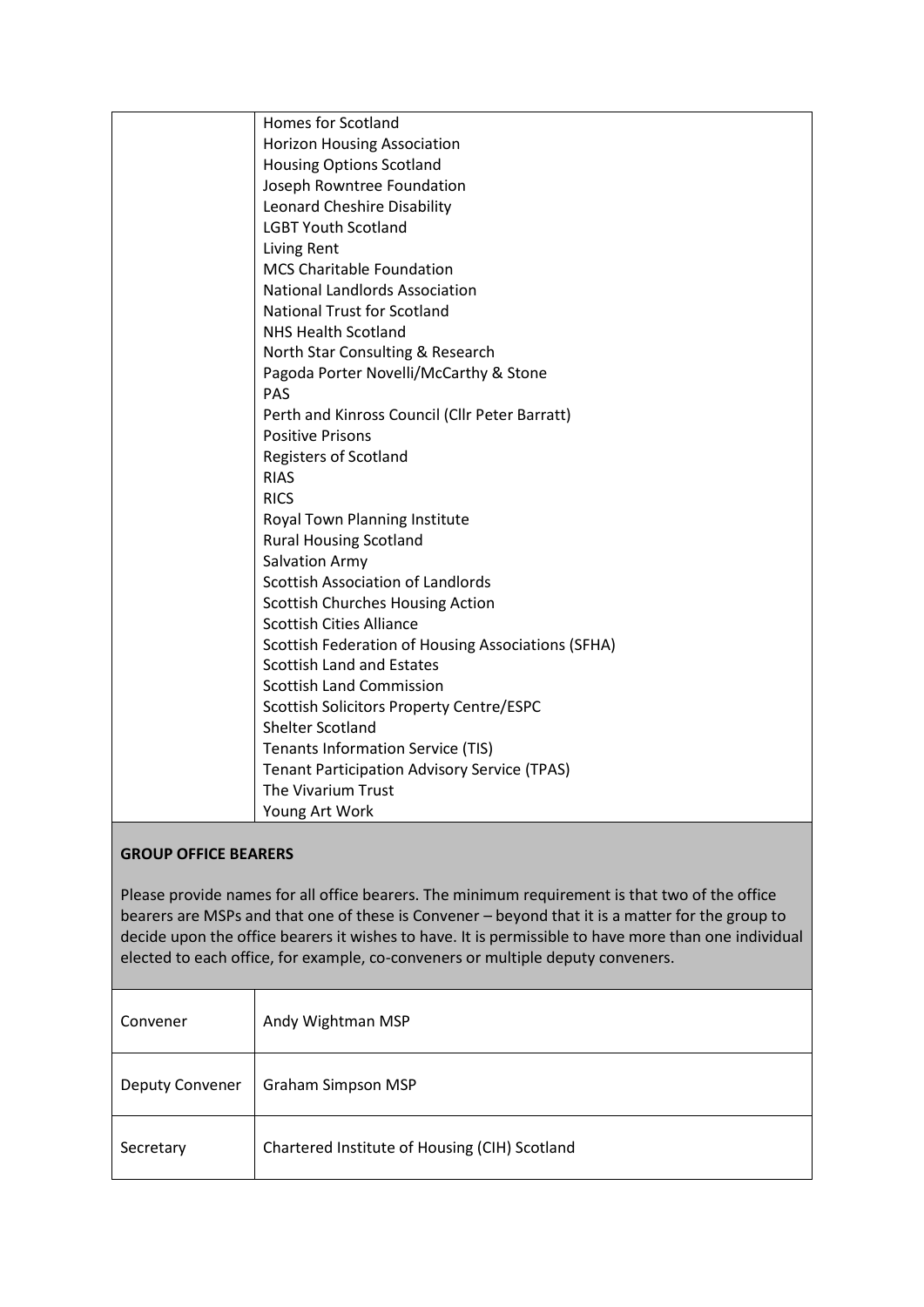# **FINANCIAL BENEFITS OR OTHER BENEFITS RECEIVED BY THE GROUP**

Please provide details of any financial or material benefit(s) received from a single source in a calendar year which has a value, either singly or cumulatively, of more than £500. This includes donations, gifts, hospitality or visits and material assistance such as secretariat support.

Details of material support should include the name of the individual providing support, the value of this support over the year, an estimate of the time spent providing this support and the name of the organisation that this individual is employed by / affiliated to in providing this support.

Groups should provide details of the date on which the benefit was received, the value of the benefit and a brief description of the benefit.

Secretariat support is provided to the group by CIH Scotland. This role involves liaising with the Convenor and staff to agree topics for each meeting, identify and approach speakers; preparing and issuing agendas; acting as a point of contact for members and other interested parties; attending meetings; and drafting minutes. This work is carried out by CIH Scotland's Policy and Practice Manager and Policy and Practice Officer.

The CPG typically holds four meetings per year, each involving:

- Preparation for the meeting (4 x 1 hour)
- Attendance at physical meetings (2 x 2 hours)
- Attendance at virtual meetings (2 x 1 hour)
- Preparing and issuing minutes (4 x 2 hours)

Total for four CPG meetings = 18 hours

CIH Scotland support costs average £450 per day or £64 per hour. During this reporting period, CIH Scotland has provided 20 hours of secretariat support, totalling £1,152.

This assistance is offered in kind.

### **SUBSCRIPTION CHARGED BY THE GROUP**

Please provide details of the amount charged and the purpose for which the subscription is intended to be used.

N/A

### **CONVENER CONTACT DETAILS**

Name Andy Wightman MSP